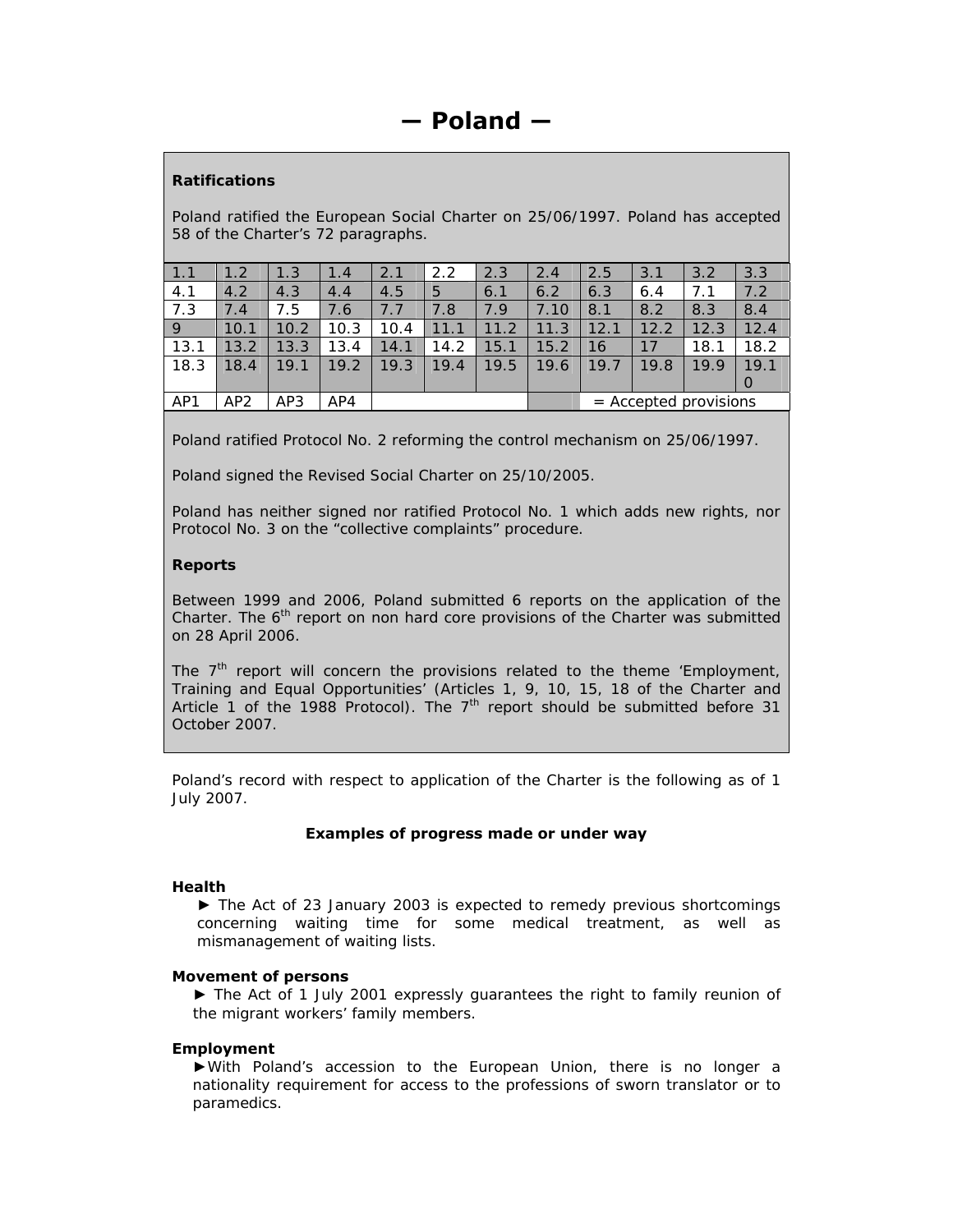### **Non discrimination (nationality)**

►The 2004 legislation on employment promotion and labour market institutions makes everyone eligible for vocational guidance, irrespective of nationality. Nationals of other states party to the European Social Charter are therefore entitled to equal treatment.

► The Act of 8 December 2000 amending the 1990 Higher Education Act lays down procedures by which foreign nationals can follow a course offered by a Polish higher education establishment. Nationals of other states party to the Social Charter may undertake and continue studies at higher education establishments in Poland in accordance with international agreements and their provisions, including the European Social Charter.

### **Cases of non-compliance**

#### **Health**

► *Article 3§1 – Issue of safely and health regulations* 

Self-employed workers are not sufficiently protected by legislation or other measures as regards health and safety at work

► *Article 3§2 –right to health and safety at work*

Private farms fall outside the inspection system in Poland; the number of accidents in farms is extremely high.

#### **Non discrimination (nationality)**

► *Article 1§1 – policy of full employment*

The employment policy effort is inadequte in the light of the level of unemployment and long-term unemployment.

► *Article 1§2 – non-discrimination in employment*

1. Discrimination of nationals of the other Contracting Parties of the Charter wishing to practice medicine in Poland, as they require the discretionary authorisation of the National Chamber of Physicians.

2. Driving test examiners must be Polish nationals

► *Article 1§4 – non discrimination (vocational guidance and training)*

Discrimination of nationals of the other Contracting Parties of the Charter, lawfully resident or regularly working in Poland as regards continuing vocational training (length of residence requirement).

► *Article 12§4 –social security of persons moving between states*

Aggregation of insurance or employment periods is not provided for in the absence of bilateral or multilateral agreements.

► *Article 13§3 – Prevention, abolition or alleviation or need*

Access to social services by nationals of other Contracting parties of the Charter is subject to an excessively long length of residence requirement.

► *Article 14§1 – provision or promotion of social welfare services* 

Equal treatment for nationals of other Contracting Parties to the Charter and of States Parties to the Revised European Social Charter lawfully resident or regularly working in Poland with respect to access to social services is not guaranteed (excessive length of residence requirement).

► *Article 16 – right of the family to social, legal and economic protection* 

Equal treatment for nationals of Contracting Parties and State Parties to the Revised Charter to the Charter with respect to the payment of family benefits is not ensured because of a residence requirement.

#### **Disability**